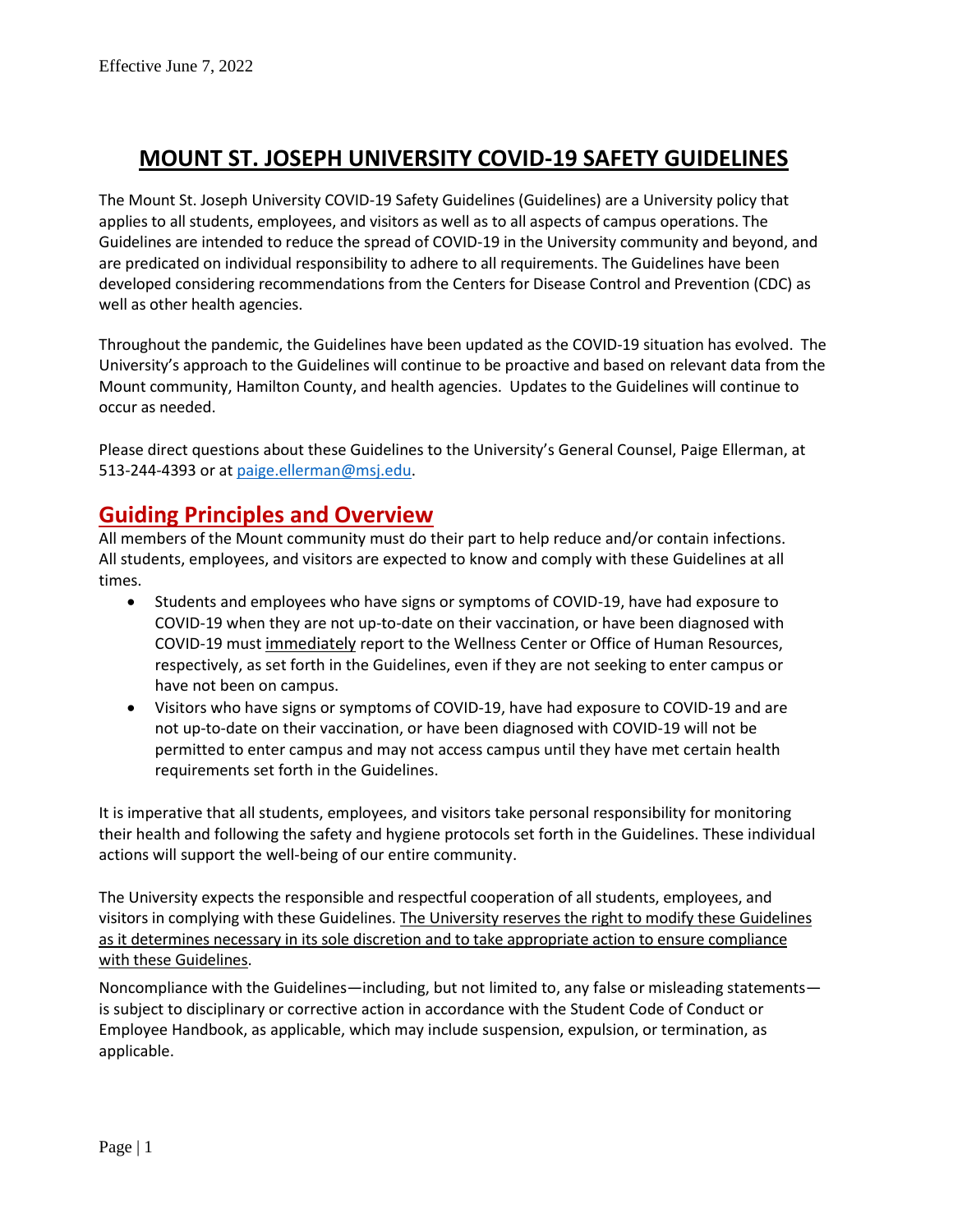# **COVID-19 Safety and Hygiene Protocols While on Campus**

All students, employees, and visitors must follow the Mount's COVID-19 safety and hygiene protocols at all times while they are on campus. These safety and hygiene protocols are updated based on CDC recommendations and will be enforced as set forth in this Policy.

As of February 25, 2022, the CDC announced that COVID-19 Community Levels are a new tool to help communities decide what prevention steps to take based on the latest data. Levels can be low, medium, or high and are determined by looking at hospital beds being used, hospital admissions, and the total number of new COVID-19 cases in an area. The University will follow this CDC guidance and require safety and hygiene protocols based on COVID-19 Community Levels in Hamilton County.

As of March 14, 2022, due to low COVID-19 Community Levels in Hamilton County, the COVID-19 safety and hygiene protocols are:

**Masks**: Indoor masking will be **optional on campus and at University-sponsored events** except in the following cases:

- In health care clinical settings (wearing a mask is required);
- When you have been exposed to someone with COVID-19 and are not up-to-date on your COVID-19 vaccine;
- When you are instructed to wear a mask by a healthcare provider;
- If you feel ill with upper respiratory symptoms or you are COVID-positive, and isolate; or
- If otherwise posted or instructed by the University.

This masking policy is for everyone, regardless of vaccination status. It is important for all of us to remember that some people may feel uncomfortable being around unmasked individuals. Additionally, many vaccinated individuals may choose to wear a mask for their own safety or for the safety of their loved ones. Please be respectful of everyone's choices.

**Wash Hands Often**: Wash hands often with soap and water for at least 20 seconds especially after you have been in a public place, or after blowing your nose, coughing, or sneezing. If soap and water are not readily available, use a hand sanitizer that contains at least 60% alcohol. Cover all surfaces of your hands and rub them together until they feel dry. Avoid touching your eyes, nose, and mouth with unwashed hands.

**Cover Coughs and Sneezes**: Remember to always cover your mouth and nose with a tissue when you cough or sneeze or use the inside of your elbow. Throw used tissues in the trash. Immediately wash your hands with soap and water for at least 20 seconds. If soap and water are not readily available, clean your hands with a hand sanitizer that contains at least 60% alcohol.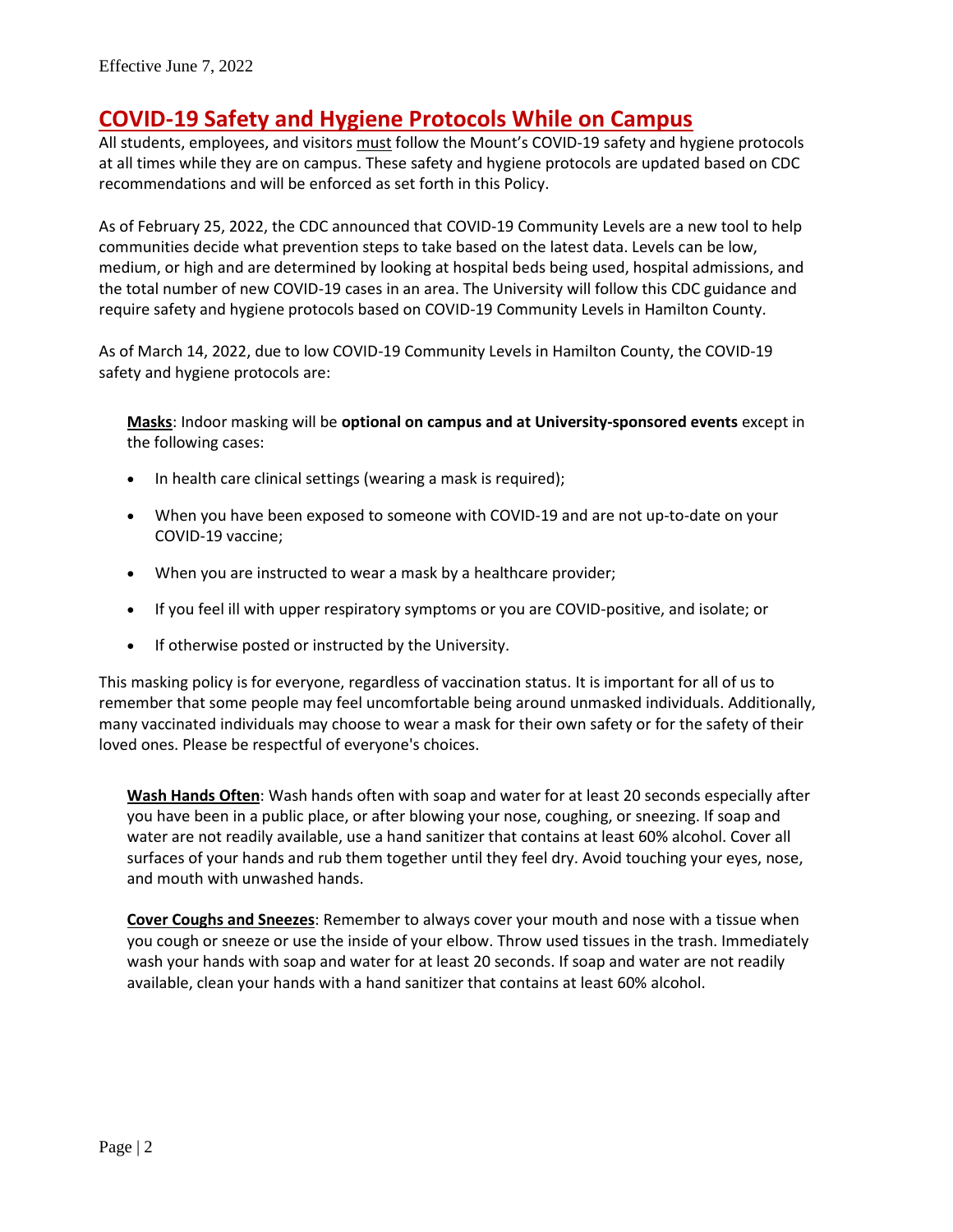# **Mandatory Reporting by Students and Employees of Signs or Symptoms, Diagnosis, and Exposure to COVID-19**

All students and employees are expected to seek medical treatment and report to the University the fact that they have signs or symptoms of COVID-19 that have not been diagnosed by a healthcare provider as something other than COVID-19, if they have a diagnosis of COVID-19, or if they are not upto-date on their vaccination and have an exposure to COVID-19.

### **Students and employees who are exposed to COVID-19 when they are up-to-date on their vaccinations do not have to report their exposure to COVID-19 unless they begin experiencing symptoms of or are diagnosed with COVID-19**.

Reporting is mandatory. Reporting allows the University to support ill or potentially ill students and employees in adhering to self-isolation and quarantine protocols and ensuring they are symptom-free for the requisite timeframe, depending on each individual's situation, before returning to campus.

Following the submission of a report, students and employees will receive written and telephonic followup regarding the return to campus health protocols from the Wellness Center or Office of Human Resources, respectively.

### **What are the signs and symptoms of COVID-19 that require a report?**

The CDC has identified the following mild to severe signs and symptoms of COVID-19:

- Fever or chills
- Cough
- Shortness of breath or difficulty breathing
- Fatigue
- Muscle or body aches
- Headache
- New loss of taste or smell
- Sore throat
- Congestion or runny nose
- Nausea or vomiting
- Diarrhea

These signs and symptoms may appear 2-14 days after exposure to the virus. The CDC website has extensive resources regarding COVID-19, including a self-checker guide to help you make decisions and seek appropriate medical care that can be accessed [at](https://protect-us.mimecast.com/s/Z3YECJ6YKZTg850ntV_zrw?domain=cdc.gov)

[https://www.cdc.gov/coronavirus/2019-ncov/symptoms-testing/symptoms.html.](https://www.cdc.gov/coronavirus/2019-ncov/symptoms-testing/symptoms.html) In addition, the CDC recommends calling 911 if you experience emergency warning signs for COVID-19, including difficulty breathing or shortness of breath, persistent pain or pressure in the chest, new confusion or inability to wake up, bluish lips or face.

#### **What is a diagnosis or exposure to COVID-19 that requires a report?**

A COVID-19 diagnosis can be confirmed by laboratory testing or the medical judgment of a healthcare provider.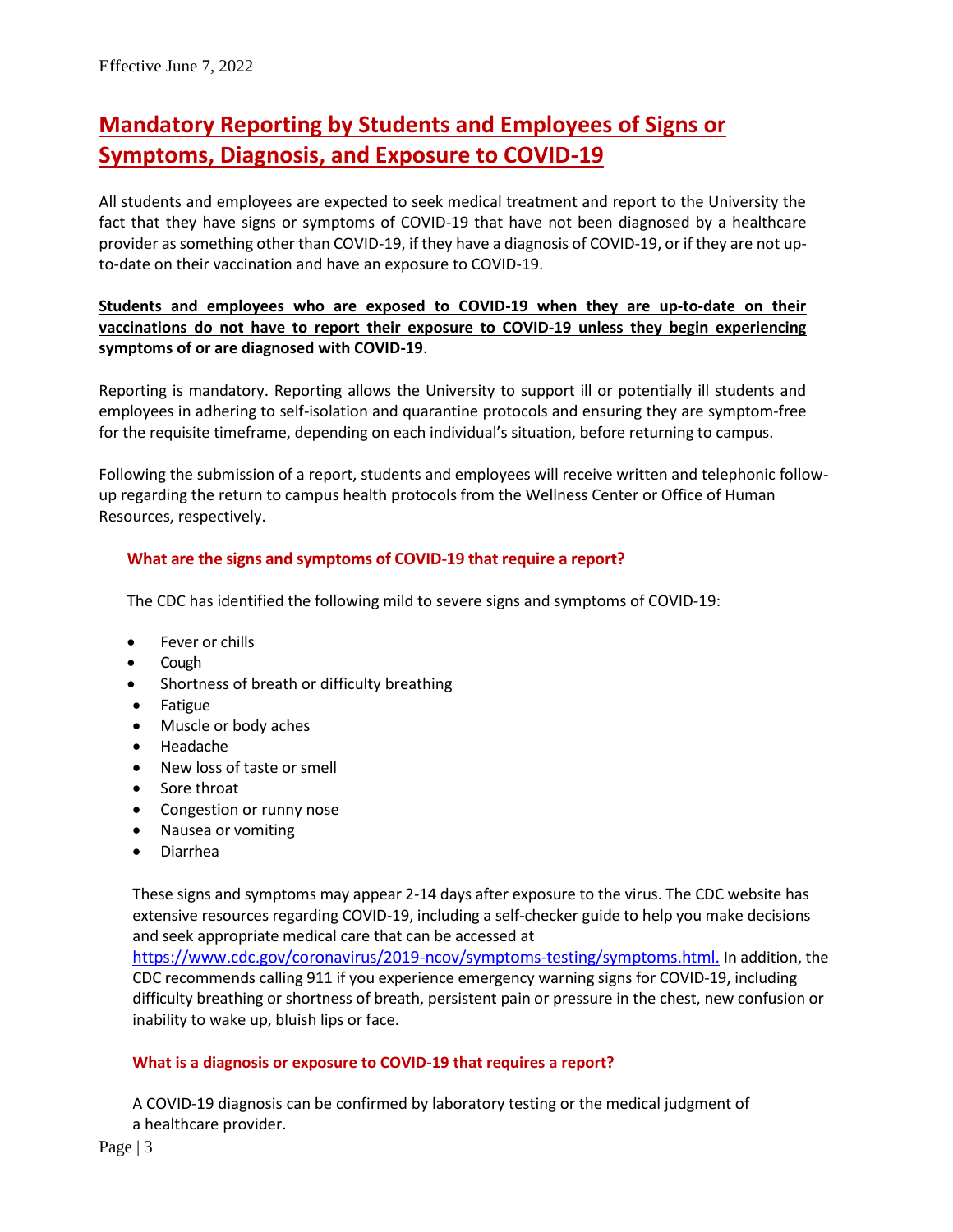An exposure occurs when: an unvaccinated individual is within 6 feet of someone who is positive for COVID-19 for at least 15 minutes, with or without a mask; an unvaccinated individual's household member or intimate partner has COVID-19; and, when an unvaccinated individual is providing in-home care for another person with COVID-19 without using recommended infection control precautions. If you are unvaccinated and have had this type of contact during the period of time beginning 48 hours prior to the onset of an individual's symptoms (or for asymptomatic patients, 2 days prior to specimen collection), and ending when the individual is no longer contagious (as set forth below), you have an exposure to COVID-19.

#### **What does it mean to be "up-to-date" on your vaccination?**

A person is up-to-date on their vaccination if:

- The person is within 5 months of receiving the second dose in a 2-dose series of the vaccine; or
- The person is within 2 months of receiving the single dose of a Johnson & Johnson vaccine; or
- The person has received booster shots as recommended by the CDC.

#### **Current booster recommendations:**

- Everyone ages 5 years and older should get 1 booster after completing their primary COVID-19 vaccination series
- Everyone ages 50 and older should get 2 booster shots after completing their primary COVID-19 vaccination series
- People who are 12 years and older and *are moderately or severely immunocompromised* should receive 2 boosters after completing their primary COVID-19 vaccination series

Booster schedules can be found at[: https://www.cdc.gov/coronavirus/2019-ncov/vaccines/booster-shot.html](https://www.cdc.gov/coronavirus/2019-ncov/vaccines/booster-shot.html)

**NOTE: If a person is not up-to-date on their vaccination, they will be treated as unvaccinated for purposes of reporting, isolation, and quarantine as set forth in these Guidelines.** 

### **How Do I Make a Report?**

- **Residential students** who have COVID-19 signs or symptoms that have not been diagnosed by a healthcare professional as something other than COVID-19, have been diagnosed with COVID-19, or have been exposed to COVID-19 when they are not up to date on their vaccination **MUST**:
	- **Vacate campus immediately** (including your assigned room in Seton Residence Hall);
	- **Isolate/quarantine in the student's permanent residence for the time period prescribed by the Wellness Center staff per these Guidelines: NOTE**: Students who live outside of the Greater Cincinnati region may make a request to the Wellness Center to isolate/quarantine on campus, but available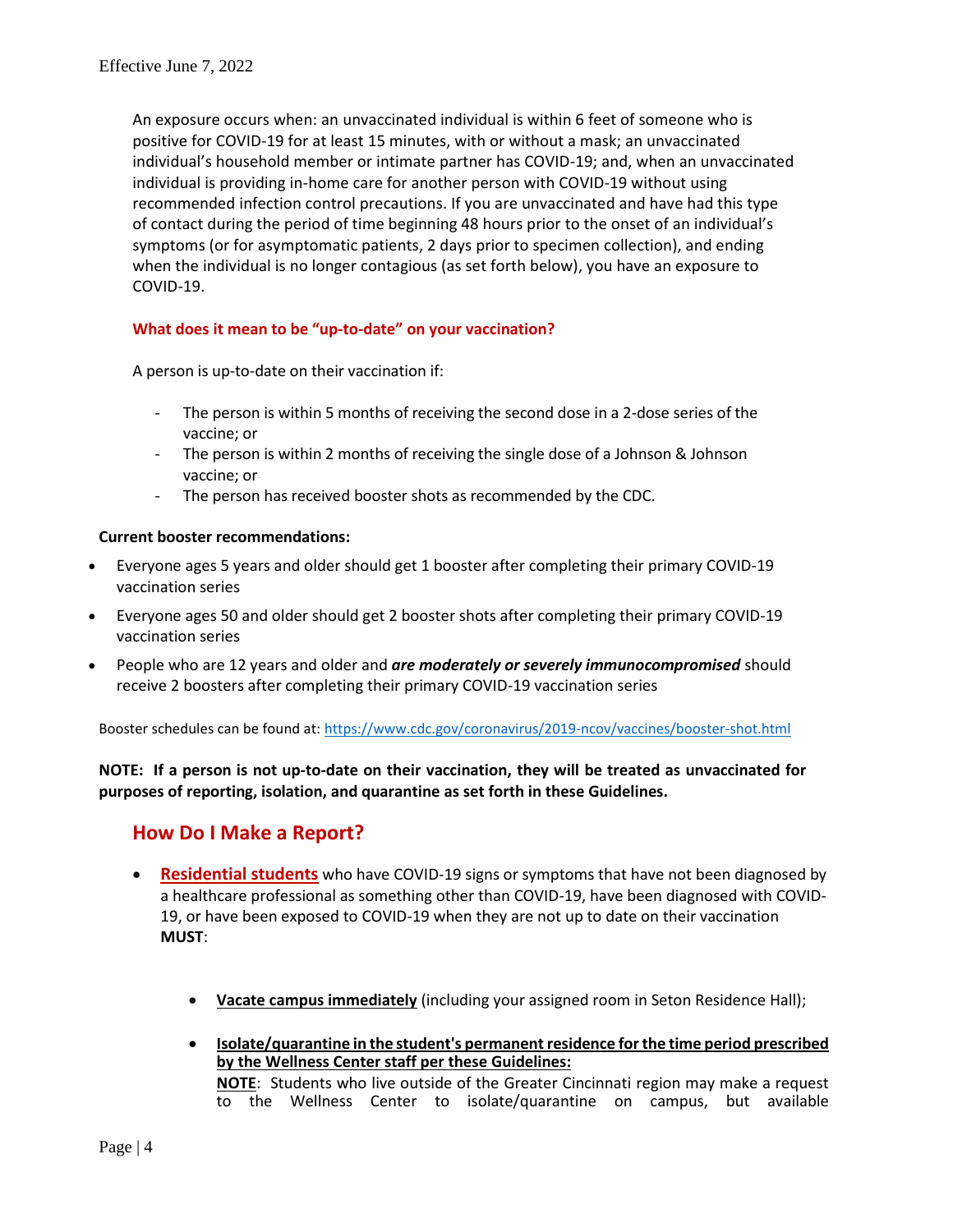isolation/quarantine rooms on campus are extremely limited and requests may not be granted;

- **Not come to campus or attend any University activity or event**;
- **<u>Immediately report their situation to the University's Wellness Center by</u> either**:
	- submitting a report through myMount after logging in through the following link [https://mymount.msj.edu/ICS/COVID-19\\_Reporting.jnz](https://or/), OR
	- calling 513-244-4408

**NOTE**: Wellness Center staff will respond as soon as possible, sometimes the next day depending on the time of day that a report is received, and will provide the student with instructions for isolation/quarantine consistent with these Guidelines; and,

- **Call their healthcare provider or visit LionsHealth at [https://timely.md/faq/lions](https://timely.md/faq/lions-health-mount-st-joseph-university/)[health-mount-st-joseph-university/](https://timely.md/faq/lions-health-mount-st-joseph-university/) for additional instructions**.
- **Commuter students** who have COVID-19 signs or symptoms that have not been diagnosed by a healthcare professional as something other than COVID-19, have been diagnosed with COVID-19, or who have been exposed to COVID-19 when they are not up-to-date on their vaccination **MUST**:
	- **Vacate campus immediately**;
	- **Not come to campus or any University activity or event**;
	- **Immediately report their situation to the University's Wellness Center by either**:
		- submitting a report through myMount after logging in through the following link [https://mymount.msj.edu/ICS/COVID-19\\_Reporting.jnz](https://or/), OR
		- calling 513-244-4949

**NOTE**: Wellness Center staff will respond as soon as possible, sometimes the next day depending on the time of day that a report is received, and will provide the student with instructions for isolation/quarantine consistent with these Guidelines; and,

• **Call their healthcare provider or visit LionsHealth at [https://timely.md/faq/lions](https://timely.md/faq/lions-health-mount-st-joseph-university/)[health-mount-st-joseph-university/](https://timely.md/faq/lions-health-mount-st-joseph-university/) for additional instructions**.

**Students are Responsible for Their Attendance**: Students who are unable to attend classes or meet other course requirements due to COVID-19 isolation or illness must review the University's COVID-19 Absence Policy and, if applicable, comply with the procedures for obtaining a Class Note. The policy can be accessed at: Student [COVID-19 Absence Policy.](https://mymount.msj.edu/ICS/Mount_Community/Wellness_Center/COVID-19_Resources.jnz?portlet=Bookmarks)

Separately, and when applicable, students may seek a reasonable accommodation under the Student Disability Accommodation Policy: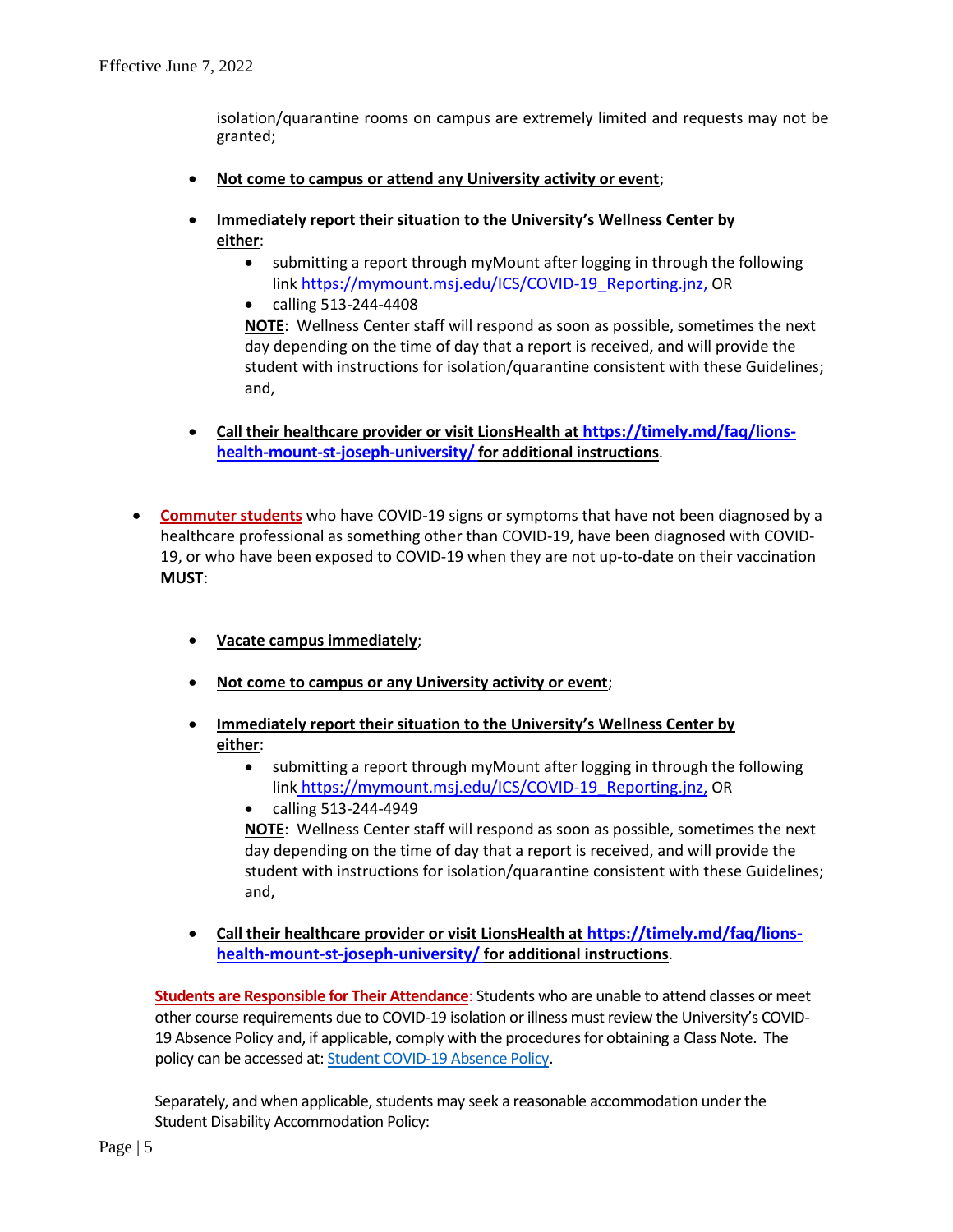[https://mymount.msj.edu/ICS/icsfs/Student\\_Disability\\_Accommodation\\_Policy\\_and\\_Grieva.pd](https://mymount.msj.edu/ICS/icsfs/Student_Disability_Accommodation_Policy_and_Grieva.pdf?target=bda0d22d-dfa9-4c01-9554-67a63d307eab) [f?targe t=c2eaca5b-5dd4-47e2-9e80-71a32471f468](https://mymount.msj.edu/ICS/icsfs/Student_Disability_Accommodation_Policy_and_Grieva.pdf?target=bda0d22d-dfa9-4c01-9554-67a63d307eab). Questions should be directed to the Director of The Learning Center, Disability Services, and Project EXCEL who can be reached at 513-244-4623 or [stacy.mueller@msj.edu](mailto:stacy.mueller@msj.edu).

Additional healthcare information for students regarding COVID-19 can be accessed at [https://mymount.msj.edu/ICS/Mount\\_Community/Wellness\\_Center/COVID-](https://mymount.msj.edu/ICS/Mount_Community/Wellness_Center/COVID-19_Resources.jnz)19 Resources.jnz

- **Faculty or staff** who have COVID-19 signs or symptoms that have not been diagnosed by a healthcare professional as something other than COVID-19, have been diagnosed with COVID-19, or who are not up-to-date on their vaccination and have been exposed to COVID-19 **MUST**:
	- **Vacate campus immediately**;
	- **Not come to campus or any University activity or event**;
	- **Immediately report their situation to the University's Office of Human Resources by either:**
		- submitting a report through myMount after logging in through the following link [https://mymount.msj.edu/ICS/COVID-19\\_Reporting.jnz](https://mymount.msj.edu/ICS/COVID-19_Reporting.jnz), OR
		- calling 513-244-4494

**NOTE**: The Office of Human Resources staff will respond as soon as possible, sometimes the next day depending on the time of day that a report is received, and will provide the employee with instructions for isolation/quarantine consistent with these Guidelines; and,

• **Call their healthcare provider for additional instructions**.

**Faculty and Staff are Responsible for Their Attendance:** Faculty and staff who are unable to work due to COVID-19 isolation or illness must comply with all routine University and/or department attendance, PTO, FMLA and other leave policies, as available and as applicable. Please note there is no special COVID-19- leave or paid time off policy for University employees.

# **Return to Campus Protocols after Signs or Symptoms, Diagnosis, or Exposure to COVID-19**

#### **If you are a student or employees with any of the following:**

- Current or recent signs or symptoms of COVID-19 that have not been diagnosed as something other than COVID-19 by a healthcare provider;
- A COVID-19 diagnosis, or
- An exposure to COVID-19 while not up-to-date on your vaccination,

#### **Then you must not return to campus until:**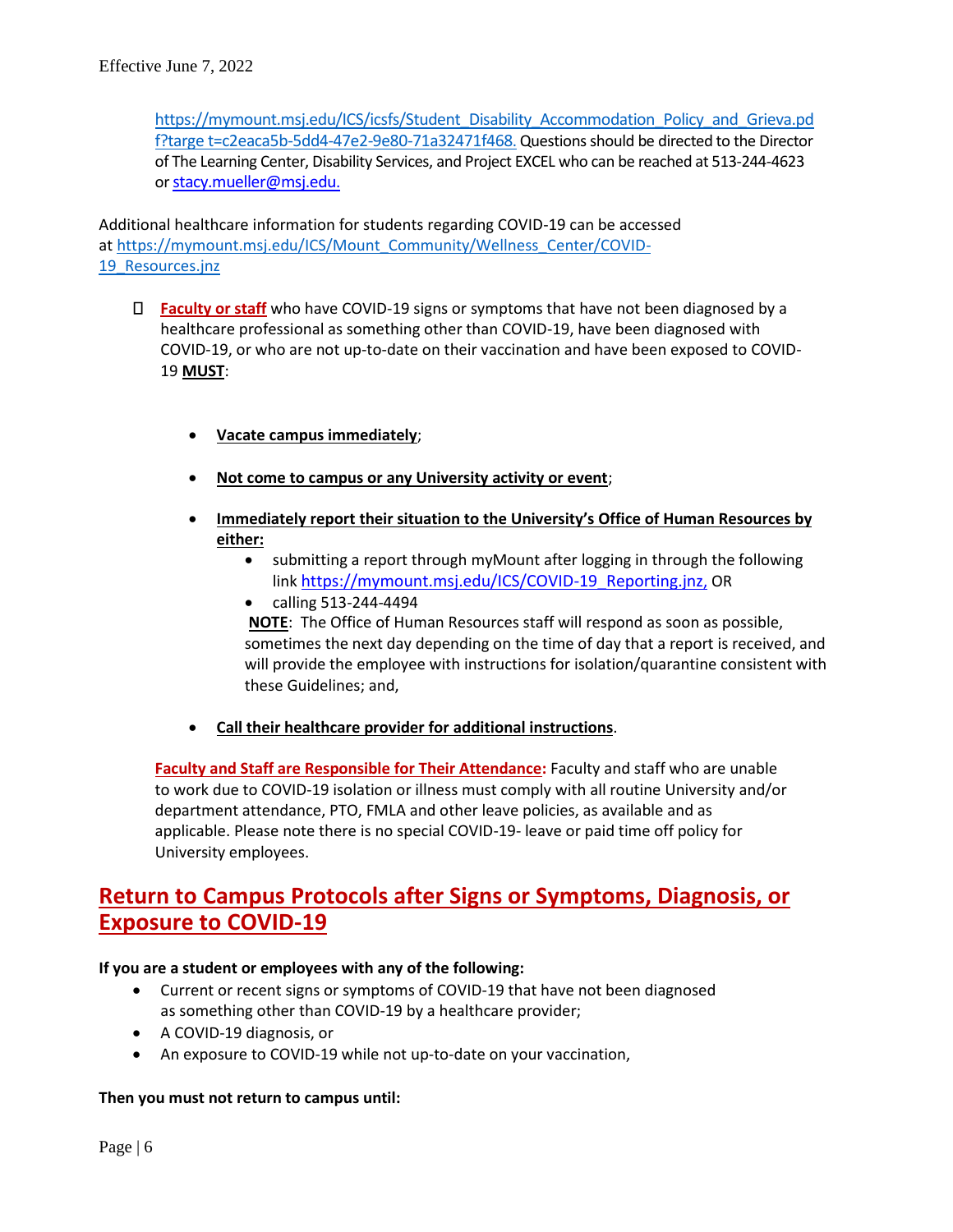- You have complied with the following standards (based on the CDC's guidelines for Discontinuation of Home Isolation and When to Quarantine), which may require quarantine or isolation for a period of time, and
- You have been approved to return to campus by the Wellness Center or Office of Human Resources, as applicable.

### **Mandatory Quarantine after Exposure**

#### **If you are not up-to-date on your vaccination and were exposed to COVID-19:**

- You must not visit campus and quarantine for 5 days followed by strict mask use for 5 additional days.
- You should test on day 5, if possible
- Essential employees *may* be eligible for shortened quarantine if approved by the Office of Human Resources.
- If you develop signs or symptoms of COVID-19, you must not visit campus and must get tested. Also, you must make a mandatory report to the Wellness Center or Office of Human Resources, as applicable

#### **If you are up-to-date on your vaccination and were exposed to COVID-19:**

- You are not required to quarantine
- You must comply with strict mask use around others for 10 days
- You should test on day 5, if possible
- If you develop signs or symptoms of COVID-19, you must not visit campus and must get tested. Also, you must make a mandatory report to the Wellness Center or Office of Human Resources, as applicable.

### **Mandatory Isolation for COVID-19 Illness**

#### **If you have COVID-19 signs or symptoms, regardless of vaccination status:**

- You must not visit campus until you have had no fever for at least 24 hours (without the use of fever reducing medicine), the other symptoms have improved, and at least 5 days have passed since the symptoms first appeared.
	- Anyone with signs or symptoms of COVID-19 that are diagnosed by a healthcare provider as something other than COVID-19 must take all appropriate precautions for their condition, including staying home when sick with any illness that may be transmitted in the workplace
- A negative COVID test result and/or documentation from the healthcare provider must be submitted to the Wellness Center or Office of Human Resources prior to returning to campus. Home COVID tests will not be accepted for employees, contractors and children under age 18 for clearance to return to campus. Students must have a home test proctored by a member of the Wellness Center via Zoom to be cleared to return to campus.

#### **If you have tested positive for COVID-19, regardless of vaccination status:**

- You must not visit campus and isolate for 5 days
- After 5 days, if you have no symptoms or your symptoms are resolving, you can end isolation
- After 5 days, if you have a fever, you must continue to isolate until your fever resolves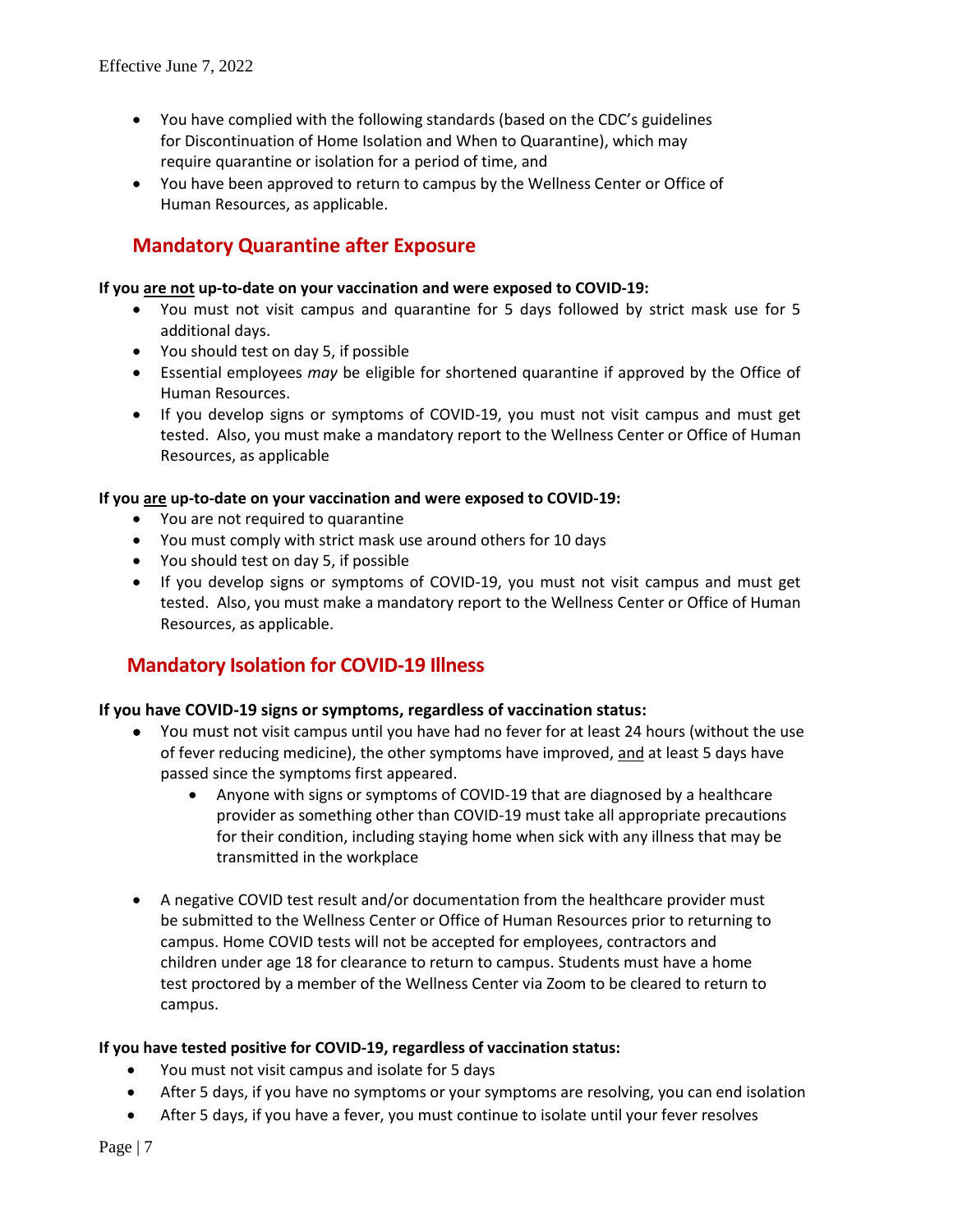• You must continue to wear a mask around others for 5 days after isolation ends

# **COVID-19 Contact Tracing**

The University strives to provide timely information about COVID-19 to all members of the community so they can make informed decisions about visiting campus and taking protective measures. The [COVID-19 Dashboard](https://mymount.msj.edu/ICS/Mount_Community/Wellness_Center/COVID-19_Resources.jnz) located on myMount contains information about the number of students and employees who have tested positive for COVID-19 within certain time frames.

In addition, the University endeavors to conduct prompt and effective contact tracing when it learns a student, employee or campus visitor has been diagnosed with COVID-19. Students and employees with COVID-19 are required to cooperate with the University's contact tracing procedures and identify all students, employees or campus visitors with whom they had close contact (within 6-feet for a period of 15 minutes or more) during the period of time they may have been contagious. Any such "close contacts" will be notified individually by phone as soon as possible, with follow-up instructions provided by email. Following communication with all "close contacts", the University will email notice of the situation to other groups of students, employees or campus visitors who were not "close contacts" of the infected person but who may have been in areas on campus where the infected person visited.

The University's contact tracing process prioritizes COVID-19 illness and exposure, is conducted as soon as possible after notice of a positive case is received, and concludes in varying timeframes based on the circumstances. Students and employees are encouraged to monitor the phone and MSJ.edu email for contact tracing communications from the University and to respond as promptly as possible when requested.

# **Vaccine Recommendations**

The University encourages all eligible members of the Mount community to get the COVID-19 vaccine and to remain up-to-date on their vaccine as recommended by the CDC. The University also encourages all eligible members of the Mount community to get the flu vaccine each year. Please discuss the COVID-19 vaccine and flu vaccine with your healthcare provider if you have any questions.

### **Access to Free COVID-19 Vaccinations and Boosters**

Students and employees may schedule their vaccinations and boosters through outside sources. To find a vaccine and booster location, please visit the CDC'[s website](https://www.cdc.gov/coronavirus/2019-ncov/vaccines/How-Do-I-Get-a-COVID-19-Vaccine.html?s_cid=10505:where%20can%20i%20get%20immunizations:sem.ga:p:RG:GM:gen:PTN:FY21) or search [vaccines.gov,](https://www.vaccines.gov/) text your ZIP code to 438829, or call 1-800-232-0233. Vaccinations and boosters are free to all persons in the United States. If you have health insurance, vaccinations must be run through your health insurance company. Unreimbursed costs associated with a vaccination appointment are extremely rare and are the responsibility of students and employees.

**NOTE: University employees should contact their supervisor if they need to schedule a vaccination/booster shot during work hours. With advance supervisor approval, the University will pay employees for the time it takes during the workday to obtain a vaccination/booster shot.** 

### **Student COVID-19 Absences**

Page | 8 The University has adopted a Student COVID-19 Absence Policy to address the impact of quarantining, isolating and other COVID-19 related absences. The full policy can be accessed at [Student COVID-19 Absence](https://mymount.msj.edu/ICS/Mount_Community/Wellness_Center/COVID-19_Resources.jnz?portlet=Bookmarks)  [Policy Link.](https://mymount.msj.edu/ICS/Mount_Community/Wellness_Center/COVID-19_Resources.jnz?portlet=Bookmarks) Students must have documentation (a "Class Note") from the Wellness Center (or certified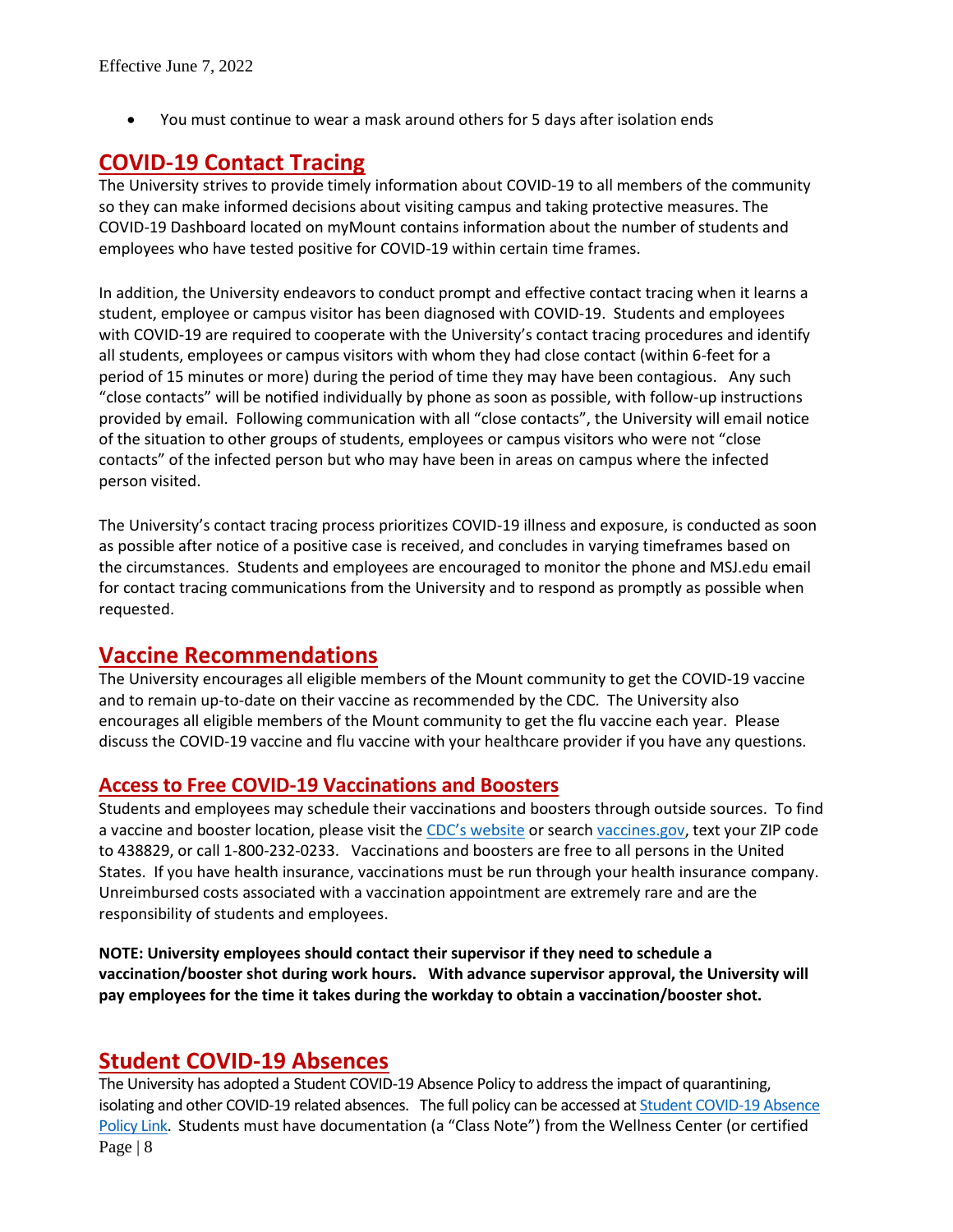Athletic Trainer for student-athletes) to request to have approved class absences and/or to obtain other temporary course adjustments due to a COVID-19 situation.

Students are responsible for *promptly* providing their Class Note to any instructor they have for any course to request approved absences and/or temporary course adjustments due to their COVID-19 situation. Students are responsible for documenting agreed upon approved course absences and/or any temporary course adjustments in an email acknowledged by each course instructor. Failure to document this information may result in unapproved absences and/or inability to receive temporary course adjustments.

Students are also responsible for ensuring they understand the expectations of their make-up plan or any temporary course adjustments and for following up on any outstanding questions or feedback to or from the instructor regarding status or the make-up plan. Students should work closely with instructors as they may have a variety of options available for keeping up with course content.

Students do not receive an approved COVID-19 absence and/or temporary course adjustment for any course under this policy unless and until they have completed all communications and documentation with the course instructor, as set forth in the policy.

Please note that, to the maximum extent possible under the circumstances, students are responsible for keeping up with all course work while in isolation or quarantine. If a student is excused from class attendance or an assignment deadline that falls within their period of mandatory isolation or quarantine, the student will be required to make it up within a reasonable time as determined by the instructor. When the conditions for mandatory isolation or quarantine have concluded, students must return to class and comply with all normal course expectations.

Clinicals, labs, internships and other educational experiences that require certain hours and/or types of in-person learning and/or that involve external placements must be made up as required by a student's course/program. The University cannot guarantee that make-up opportunities will be available for certain types of learning experiences immediately or during the current academic term. Insufficient make-up opportunity or extensions for any such course is not a valid reason to reduce a mandatory period of quarantine or isolation.

Carefully review the entire Student COVID-19 Absence Policy for complete information. Any questions about this policy should be directed to your instructor, the Wellness Center, or the Office of the Provost at [Provost@msj.edu,](mailto:Provost@msj.edu) as applicable.

## **Seton Residence Hall Protocols**

The Mount's Office of Residence Life has developed COVID-19 safety protocols fto supplement these Guidelines in order to address the unique challenges presented with residential living on campus. For complete Seton Residence Hall safety protocols, please contact the Office of Residence Life at (513) 244- 4304.

### **Classrooms, Labs and Presentations**

The University's Guidelines apply to all persons in any classroom, lab or meeting/presentation space on campus and to any University-sponsored event held off campus.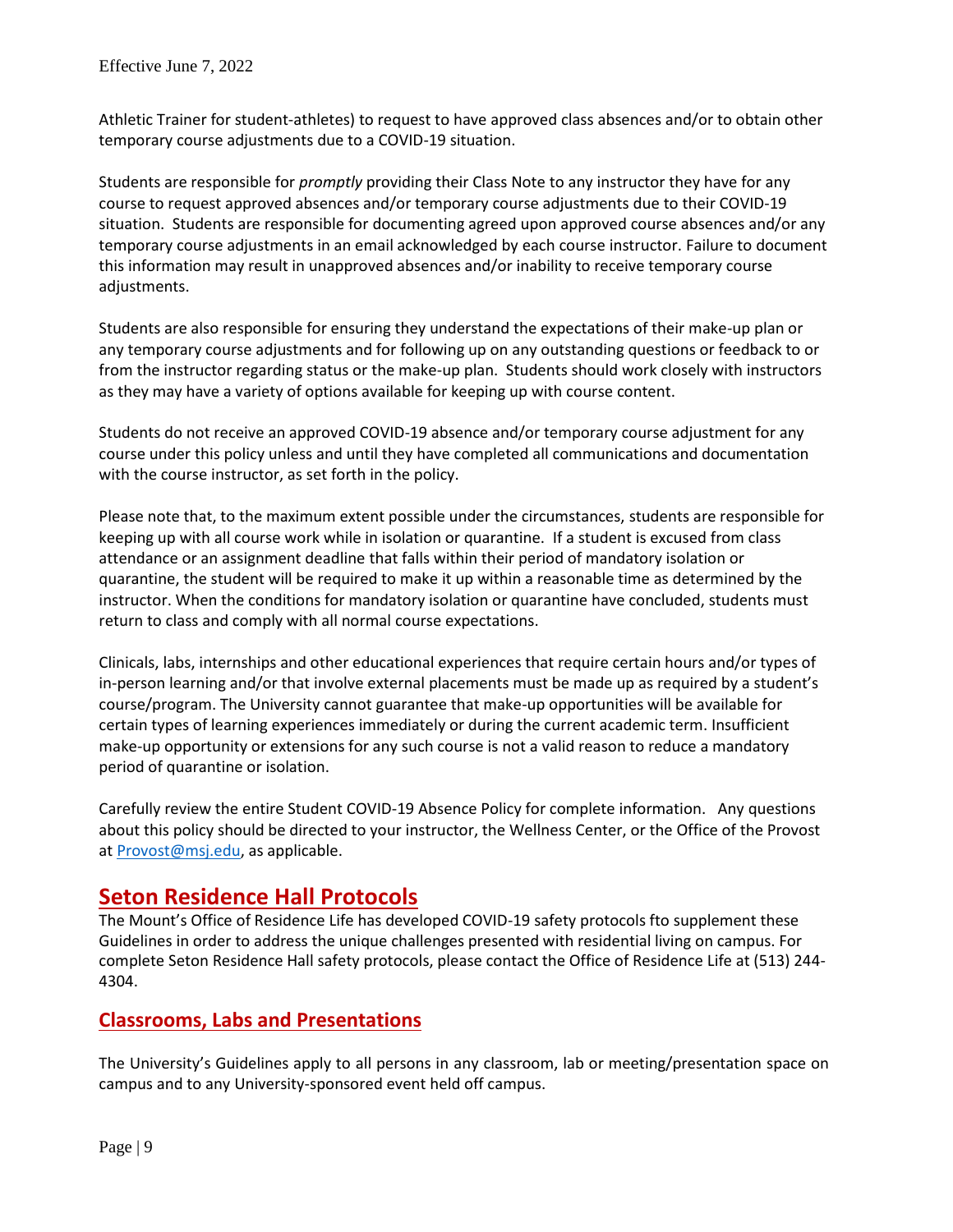Students engaging in an educational activity hosted by an outside organization (clinicals, internships, etc.) must comply with the outside organization's COVID-19 protocol.

### **University Events and Meetings**

There are no restrictions on the size of or format of events and meetings on campus, subject to the other terms and conditions of these Guidelines being followed.

If a meeting is scheduled to be held in person and an employee wishes to participate through Zoom or other video conferencing technology, the employee must (1) make a request to the meeting organizer, (2) determine if video conferencing is possible for the meeting location by contacting ISS at 513-244-4357, and (3) ensure that all technological needs are prepared well in advance of any meeting start time by working with any necessary University personnel. A request to participate in a meeting through Zoom may not be granted for employees in the reasonable determination of the meeting organizer.

Free video conferencing accounts are available through a variety of platforms. The University's Zoom or other video conferencing service *may* be available for use by employees conducting school business and by student organization meetings when professional level technology is needed. Arrangements for Zoom or other video conferencing should be made well in advance of any event or meeting; last-minute requests may not be possible. Please contact ISS at 513-244-4357 for information.

### **Athletics**

The Mount's Athletic Department has developed COVID-19 safety protocols to supplement these Guidelines in order to address the unique challenges presented with athletic practices and competitions, consistent with the recommendations and requirements of the Heartland Collegiate Athletic Conference (HCAC) and the NCAA. For complete Athletic Department safety protocols, please contact the Athletic Department at (513) 244-4311.

### **COVID-19 Safety Guidelines Apply to All Students and Employees**

All students and employees must follow all Guidelines. This includes, but is not limited to, reporting any COVID-19 signs or symptoms, diagnosis, or exposure, as set forth in the Guidelines.

### **Enforcement of Policy**

These Guidelines have been enacted for the health and safety of all members of the University community during the global pandemic, and they will be enforced. The University's Police Department and Office of Public Safety will require any non-compliant person to adhere to the Guidelines and will require any non-compliant person to leave campus or any University activity or event. Reports of noncompliance with this policy should be directed to the University Policy Department and Office of Public Safety at 513-244-4226.

Students who fail or refuse to comply with the Guidelines will be reported to the Dean of Students, who will address reports of noncompliance consistent with these Guidelines and/or the Student Code of Conduct, which may include a variety of types of corrective action and/or discipline, up to and including suspension or expulsion.

Page | 10 Employees who fail or refuse to comply with the Guidelines will be reported to the Office of Human Resources, which will address reports of noncompliance consistent with the conduct expectations set